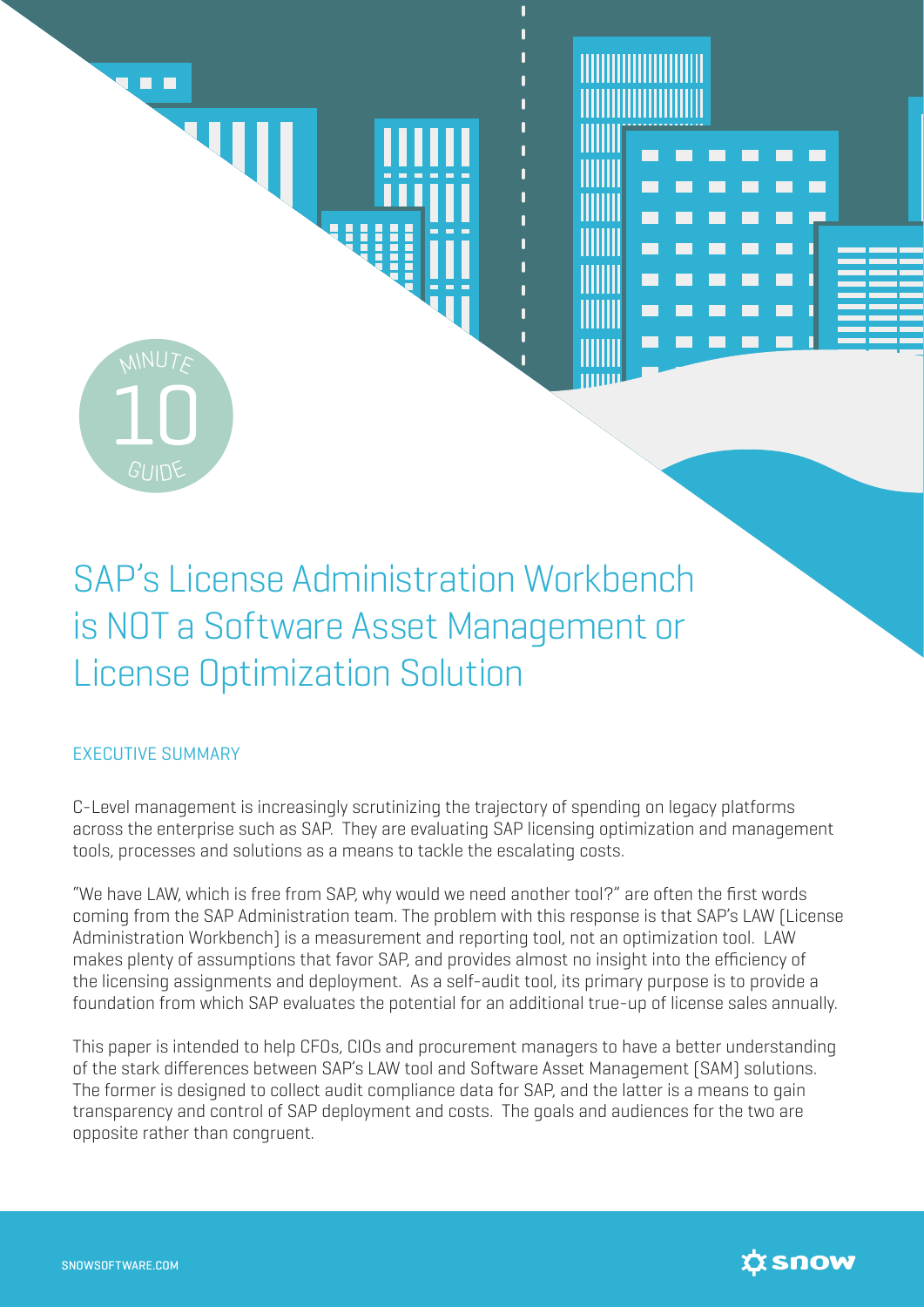

#### **INTRODUCTION**

SAP's License Administration Workbench known as "L-A-W" is used as a tool to prepare audit data for SAP\* to review. LAW collects and consolidates SAP license-relevant measurement data (users, engines, self-declaration products) for the component and central system.

System Administrators can get a more consolidated overview of the licenses provisioned and deployed. SAP uses LAW measurement data to bill customers when additional licensing is required. It's important to note that LAW is NOT an optimization tool and does not indicate which users are inactive or over-licensed.

An SAP administrator at a large global enterprise commented recently that: "LAW feeds SAP's internal audit team – engineers, contract lawyers and salespeople – with the data they need to escalate your charges every time".

That is a powerful assertion, and one based as much on emotion as fact. But the passion does not belie the fact that SAP's LAW tool and SAP-focused Software Asset Management/License Optimization solutions do very different things. Comparing the two is like comparing the proverbial apples and oranges.

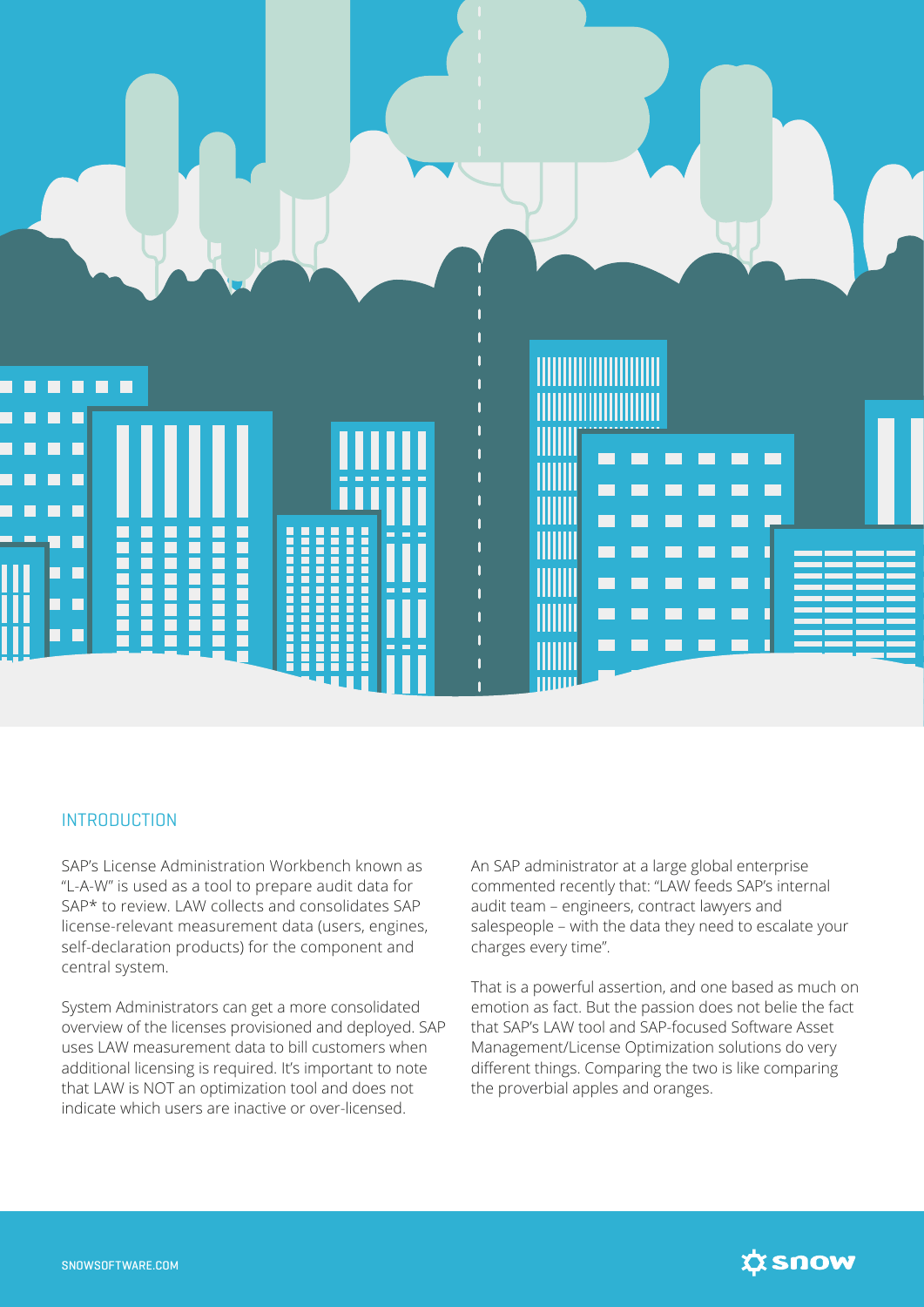

# WHAT IS THE PURPOSE OF THE LICENSE ADMINISTRATION WORKBENCH?

SAP describes its License Administration Workbench (LAW) with precision: "The License Administration Workbench (LAW) is a tool for the central consolidation of license audit data and supports you in the SAP license audit process for complex system landscapes. In particular, the LAW simplifies the classification, combination and consolidation of data for users that work in multiple systems and clients."

As you can see, SAP itself has never tried to position LAW as anything other than a tool to aggregate audit data for contract compliance.

However, in meetings between CFOs, CIOs and SAP administrators, you will often hear SAP administrators say something along these lines: "We have the SAP LAW tool to manage our SAP users, engines and license types, so we don't need a Software Asset Management/ License Optimization solution."

Does this assertion stand up to the facts?

The SAP contract expressly requires the customer to provide the LAW data as part of the audit process. In most cases, if the company is unable to provide this data, it will permit SAP to connect to its SAP systems to collect the data.

#### **SAP License Administration Workbench Tool (LAW)**

| <b>Audit Data for Software Vendor</b>              |              |
|----------------------------------------------------|--------------|
| License Type Compliance                            | ⋈            |
| <b>Named User Consolidation Across Systems</b>     | ⋈            |
| <b>Indirect Access Compliance</b>                  | ⋈            |
| <b>Detailed Identification of Unused Licenses</b>  | ⊠            |
| Detailed Identification of Inactive/Obsolete Users | ⊠            |
| <b>Detailed Identification of Duplicate Users</b>  | 図            |
| <b>User-Specific License Type Optimization</b>     | ⊠            |
| <b>Early Warning of Indrect Access Violations</b>  | ⊠            |
| <b>Audience for Data Collected</b>                 | <b>SAP</b>   |
| <b>Purpose of Data Collection</b>                  | <b>AUDIT</b> |

We do not dispute that SAP's LAW is used to help monitor compliance. If the company has users out of compliance, SAP will detect this and come up with a renegotiated set of fees for the company to bring itself back into compliance with its contract.

But what the LAW tool does *not* do is provide data for the purpose of optimizing the number of named SAP users, optimizing access and use of engines in a deployment, or optimizing the roles and license types assigned to users.

SAP's LAW is classified as an audit compliance tool and serves that exact purpose. The data collected and painstakingly merged is used by SAP's internal audit team to determine the company's compliance with its existing contracts and to set out the best strategy moving forward to optimize additional revenue from the customer. In this respect, the emotional outburst from the SAP administrator quoted in the introduction is a fair reflection of the truth

More than half of SAP's annual revenue and more than 75% of its profits come from its installed base of customers and the annual maintenance fees flowing from those contracts. SAP, not unlike any other software vendor, has a clear purpose for the audit data provided by the LAW.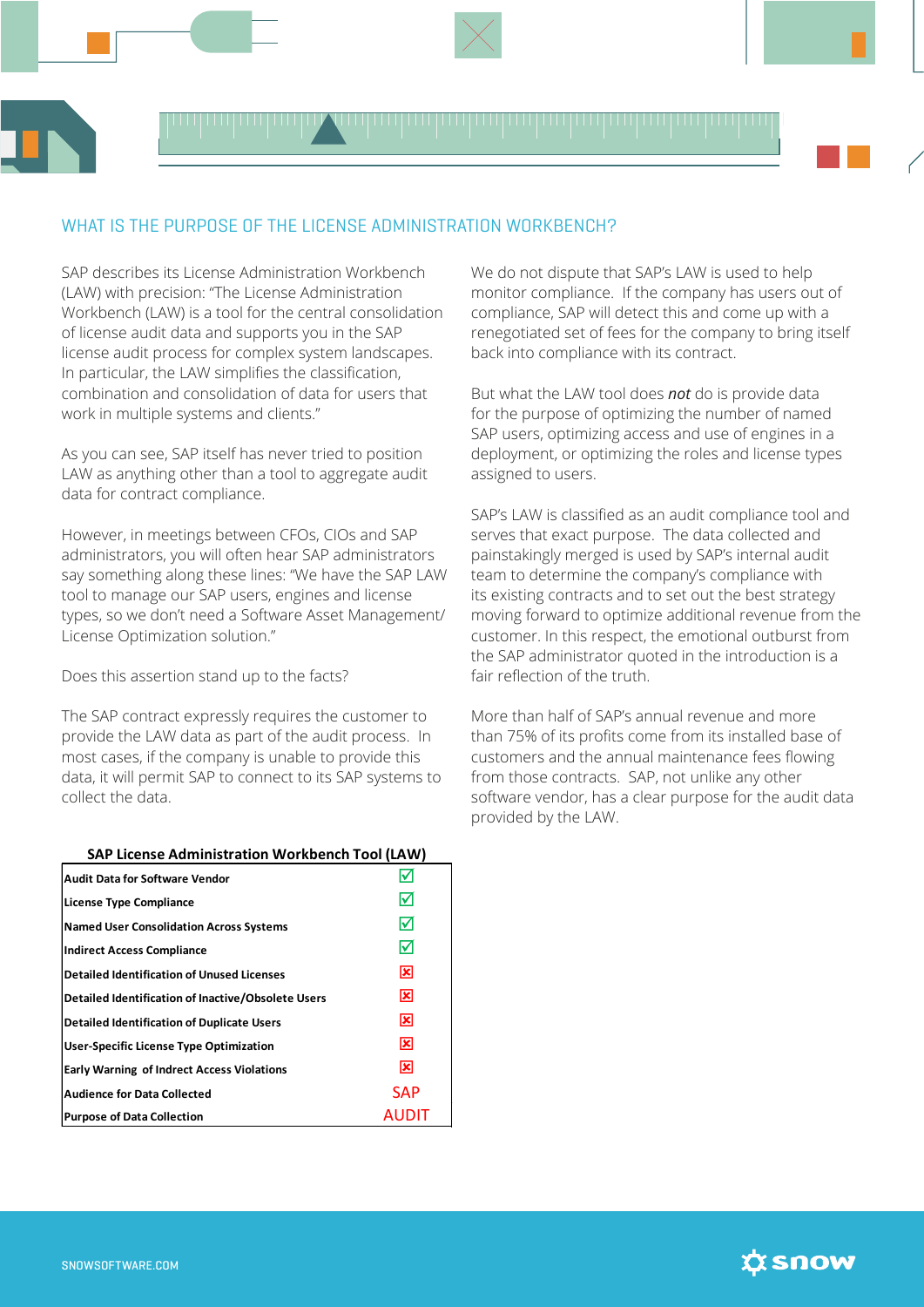# HOW DOES A SOFTWARE ASSET MANAGEMENT/LICENSE OPTIMIZATION DIFFER?

SAP Software Asset Management (SAM) and Software License Optimization (SLO) have a very different objective to SAP's License Administration Workbench.

The foundational elements underpinning SAM and Software License Optimization are:

- Gaining a detailed and comprehensive understanding of the current baseline inventory of license provisioned.
- Reducing future purchasing costs and ongoing maintenance costs for SAP by optimizing the number of users, the access and usage of engines, the specific user license types deployed and the potential indirect access charges across the company.

SAP Software Asset Management and Software License Optimization have additional "downstream" benefits for the company including:

- Improve "audit readiness" through pre-audit and data transparency;
- Reduce related license such as Oracle or Microsoft when unused/redundant licenses are detected;
- Better control server costs by reducing extra/ superfluous test servers through inventory control;
- Reclamation/recycling of SAP licenses to reduce future purchasing requirements;
- Isolate usage and cost by user/department for more accurate internal cost accounting;
- Improve negotiations with SAP by having clear, unambiguous user, engine and usage data.

The SAP user and usage data collected by the Snow Optimizer for SAP® Software is substantially more comprehensive than the systems measurement

data displayed by SAP's LAW tool and can provide a substantially better picture of what usage is really happening across the company.

SAP Software Optimization software such as the Optimizer from Snow Software move well beyond providing data for SAP to perform an audit.

They provide for three distinct capabilities: firstly, the collection and aggregation of user, engine and usage detailed data; secondly, analysis capability to isolate and determine probable user and usage optimization as well as potential areas of indirect access compliance issues; and finally, administrative capability to actually retire/ recycle SAP licenses, modify SAP user license type, and assure compliance with existing license types.

| <b>SAP Software Asset Management / License Optimization</b><br>with the Snow Optimizer for SAP® Software |                     |  |
|----------------------------------------------------------------------------------------------------------|---------------------|--|
| <b>Audit Data for Software Vendor</b>                                                                    | ✓                   |  |
| License Type Compliance                                                                                  | ⋈                   |  |
| <b>Named User Consolidation Across Systems</b>                                                           | ☑                   |  |
| <b>Indirect Access Compliance</b>                                                                        | ☑                   |  |
| <b>Detailed Identification of Unused Licenses</b>                                                        | ☑                   |  |
| Detailed Identification of Inactive/Obsolete Users                                                       | ☑                   |  |
| <b>Detailed Identification of Duplicate Users</b>                                                        | ☑                   |  |
| User-Specific License Type Optimization                                                                  | ⋈                   |  |
| <b>Early Warning of Indrect Access Violations</b>                                                        | ⋈                   |  |
| <b>Audience for Data Collected</b>                                                                       | <b>Enterprise</b>   |  |
| <b>Purpose of Data Collection</b>                                                                        | <b>Cost Control</b> |  |

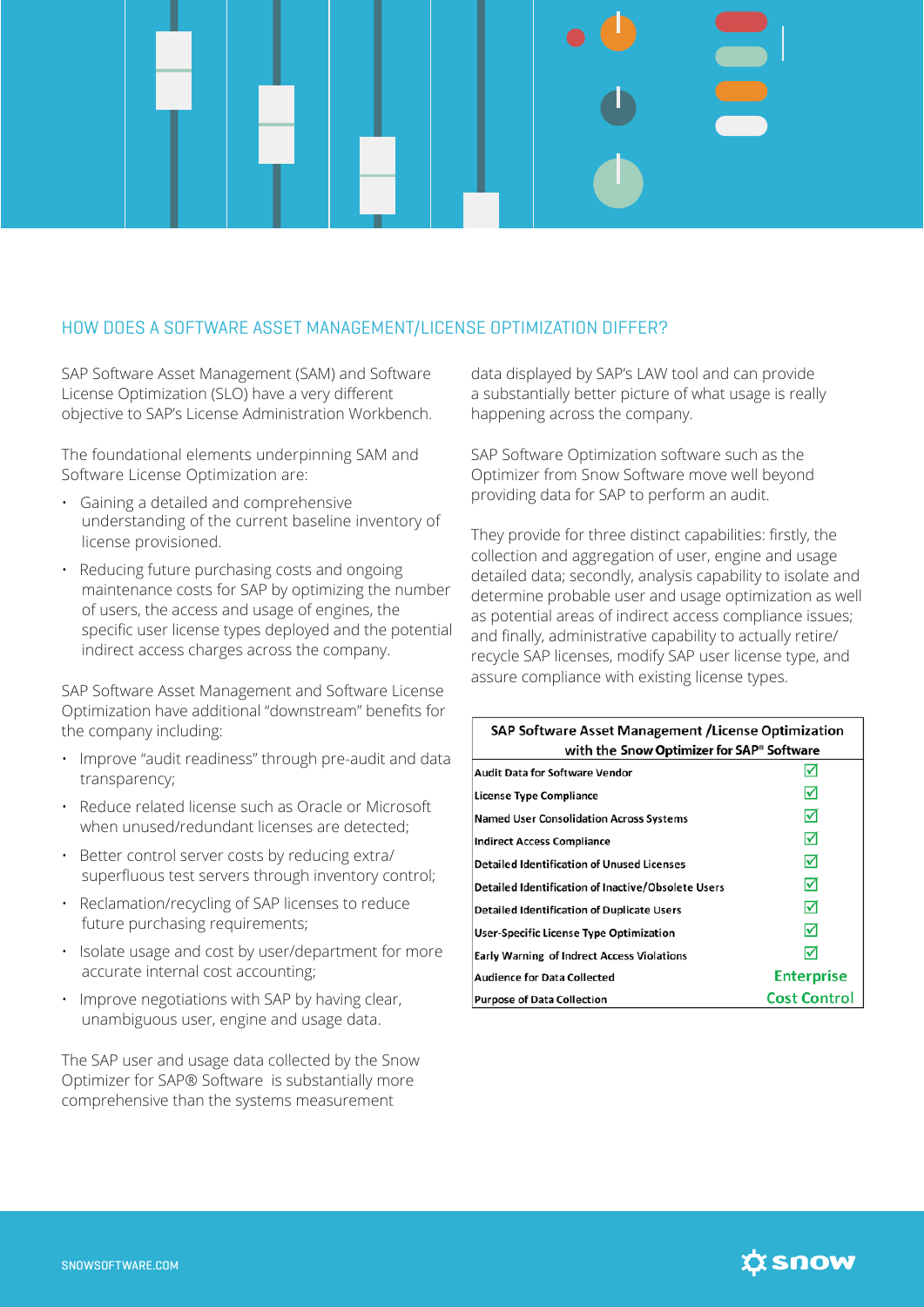



**ANAI Y7F** 



- Collect user, usage & engine data
- Develop an inventory baseline
- Collect logon history
- Make available detailed and summary baseline data
- Detect obsolete and erroneous licenses
- Detect unintended duplicates
- Determine most optimal and compliant user licensetype for each user

# OBSOLETE OR ERRONEOUS USERS

Snow Optimizer for SAP® Software will provide various analyses to attempt to isolate and detect named SAP users that are potentially obsolete, duplicate or wrongly assigned.

The License Administration Workbench does not provide a way to distinguish between a named user that logged into the system last week or two years ago, and is only focused on gathering (not analyzing or optimizing) auditrelated data for future billing.

Snow Optimizer for SAP® Software will review the Last Login Database and can generate a list of all users who, for example, have not logged into the system for the past year.

It can go further, and queue in an automated change to the SAP Master Data to expire these SAP users so (a) these licenses can be recycled, and (b) the enterprise is not mandated to buy additional licenses even when it has thousands of licenses that are no longer valid.

- Detect possible indirect access violations and specific causes
- Review change recommendations that have been queued
- Approve changes to SAP User Master Data
- Retire/recycle SAP licenses as appropriate
- Identify indirect access violation issues and address

Reducing or eliminating obsolete users can benefit a company in many ways:

- **Risk and Control.** Obsolete and erroneous licenses can expose a company to unnecessary risk. Licenses that may have been assigned to former employees or hired contractors working on SAP development and are no longer used can expose the company to unauthorized access to the system.
- **Ongoing Yearly Costs.** Enterprise maintenance for SAP licenses consumes 22% of the purchase price of the software every year. Paying maintenance on tens of thousands of unused licenses is tremendously costly and wasteful.
- **New Procurement Costs.** Negotiating a steep discount on 5,000 SAP professional user licenses may be a well-intentioned but misguided effort if a company has 15,000 user licenses that could be retired and recycled. Companies can potentially save significant amounts of forward spending by using the licenses they have already purchased more efficiently.

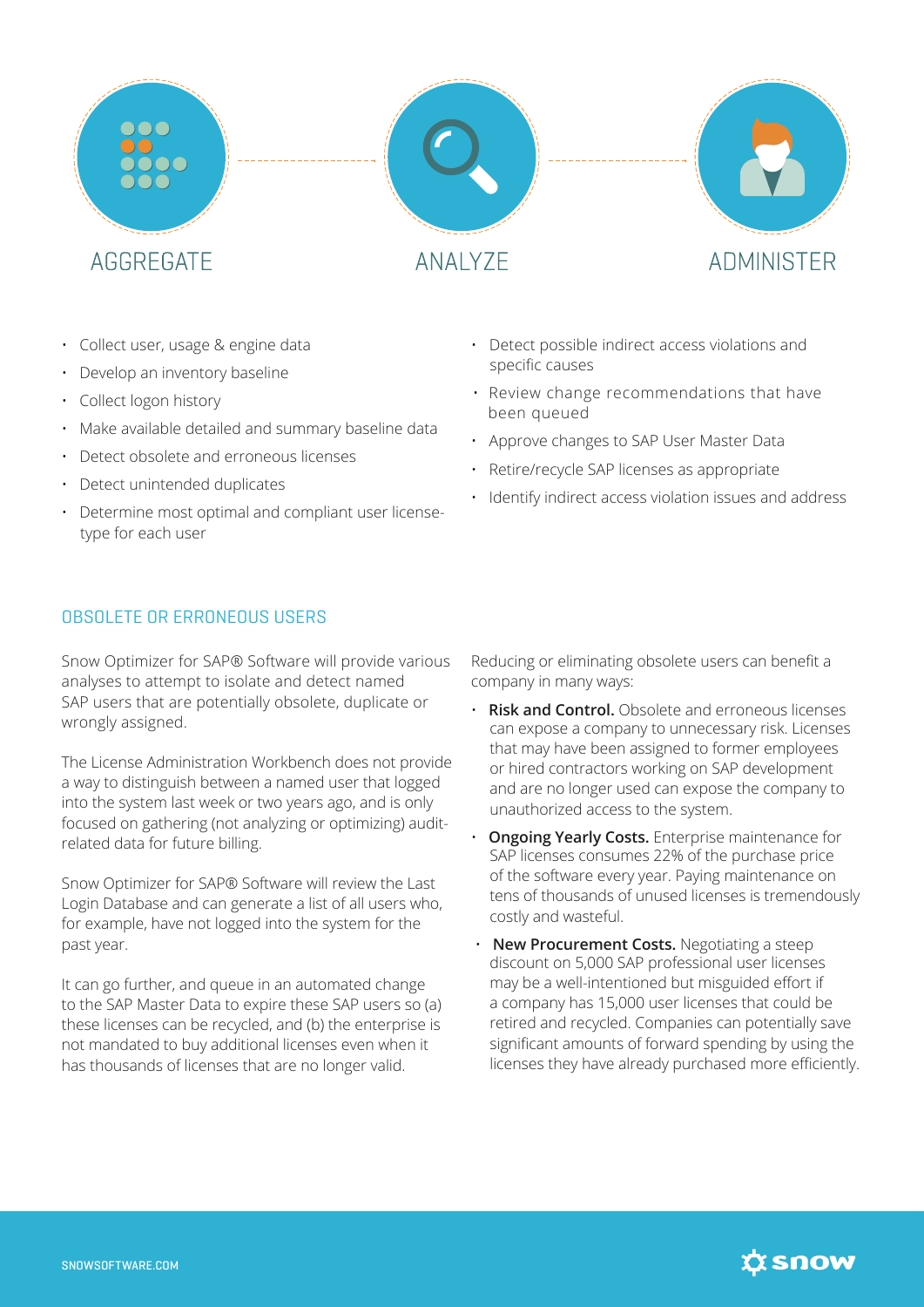

#### DUPLICATE USERS

SAP's LAW software can consolidate licenses across multiple SAP systems into a consolidated view based on the logon name and a number of other fields. By default, it aggregates user licenses by the logon name. LAW does this for audit purposes and does not provide any detailed information or analysis to isolate, detect or correct unintended duplicate users in the system.

Duplicate users involve one actual user having more than one unique named SAP user login. There may be valid reasons why a user has been assigned multiple SAP licenses, but in many cases this was not the original intent.

A simple example is if a woman changes her last name after marriage and is assigned a new SAP login name. Care must be taken to consolidate these two user names into one – by ultimately retiring the original one. Analysis capability found in SAP Software Optimization tools such as the Snow Optimizer for SAP® Software can attempt to identify prospective duplicate named users by looking at various patterns.

One example is where an email address is assigned to several Named SAP Users. Given that an email address generally signifies a unique person, this could be a candidate for a duplicate. In some cases, multiple Named User licenses can be assigned to the same first and last name, although the login names might have a different sequence (first, last or last, first).

Duplicate users, like obsolete users, absorb an assigned SAP license, and if left unchecked, will inevitably necessitate SAP procurement of new licenses. And so costs increase not only for procurement itself, but for the annual maintenance too.

#### OPTIMIZING SAP LICENSE TYPE FOR EACH USER

SAP's LAW software collects and provides usage audit data to attempt to identify users who are exceeding the capabilities of their assigned license types. By identifying this information through an SAP audit, SAP is able to suggest an upgrade of the license type, causing a "true up" in costs for compliance. That is the well-known role for compliance.

While the Snow Optimizer for SAP®Software can measure license type compliance accurately, its complementary role is to identify those users who have a license type well in excess of their needs based on a long collection of actual usage history.

SAP user license types can be set in a number of ways. First, the SAP administrator can assign a license type

based on his understanding of future work activity and access to functionality and data. This is not atypical. Secondly, the SAP administrator can assign "Roles" to a user, which in turn define the license type.

Neither of these "look back" at actual usage to determine the optimal license type. There are over 100 license types, with the difference in costs for purchase and annual maintenance almost 30-fold between the least and most expensive SAP license type.

By properly fitting the SAP license type to each user periodically throughout the year, based on actual behavior of perhaps the past 9-12 months, the company can assure compliance for its upcoming SAP audit and cost optimization.

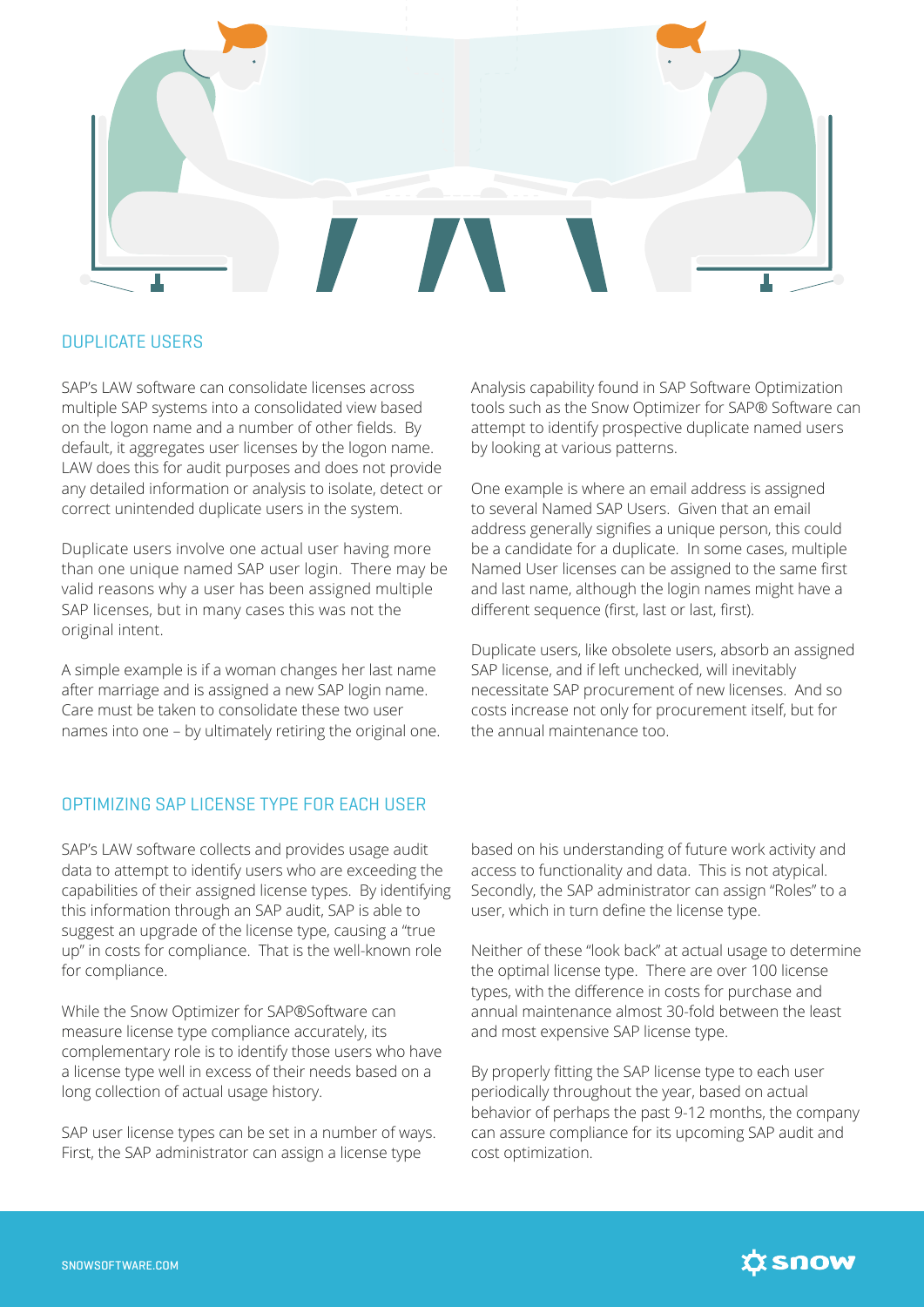

### INDIRECT ACCESS COMPLIANCE

Indirect Access to SAP data through bespoke applications developed within enterprises as well as third-party applications such as salesforce.com are part of the modern enterprise. Each user accessing data through SAP must have a valid SAP license or an indirect access license.

SAP's LAW tool captures usage data which is analyzed by the SAP Audit team to determine if there is potentially indirect access activity occurring, and if the enterprise is properly licensed for such activity. In most cases, the enterprise is not, and SAP will push for additional indirect license purchases which can add up to a meaningful cost.

The Snow Optimizer for SAP® software collects the same usage data, and also looks to isolate potential indirect access violations. The difference is that with Snow Optimizer for SAP® Software the company can (a) determine the exact source of the indirect access violation, and (b) be aware of it in advance of SAP and correct it ahead of the audit.

The company may take licensing or programming action to address the compliance issues in advance of an on-site SAP visit. Companies should develop an architectural diagram of all applications and portals connecting to SAP that documents the inter-connection, the direction of the flow of information, and the number and type of users of the application.

SAP Compliance, Contracts and Entitlements The LAW tool from SAP does not take into account any consideration of what contracts and entitlements a company has, so by its design and nature it does not

highlight areas where a company is incompliant with its contract.

That task is left up to the audit team at SAP. It will highlight any shortage of licensing that represents a compliance issue, and will note the true-up requirements for a company to get back into compliance.

License Optimization tools such as the Snow Optimizer for SAP® Software can manage all the SAP contracts and entitlements and highlight specific areas where the company is out of compliance.



Moreover, with the contract data loaded into an SAP license optimization product, the actual costs for each license and engine can be better understood by those managing the licenses. This additional transparency allows them to look into the annual cost for each group or department. The SAP LAW tool does not look at or report any license cost metrics as a measurement tool.

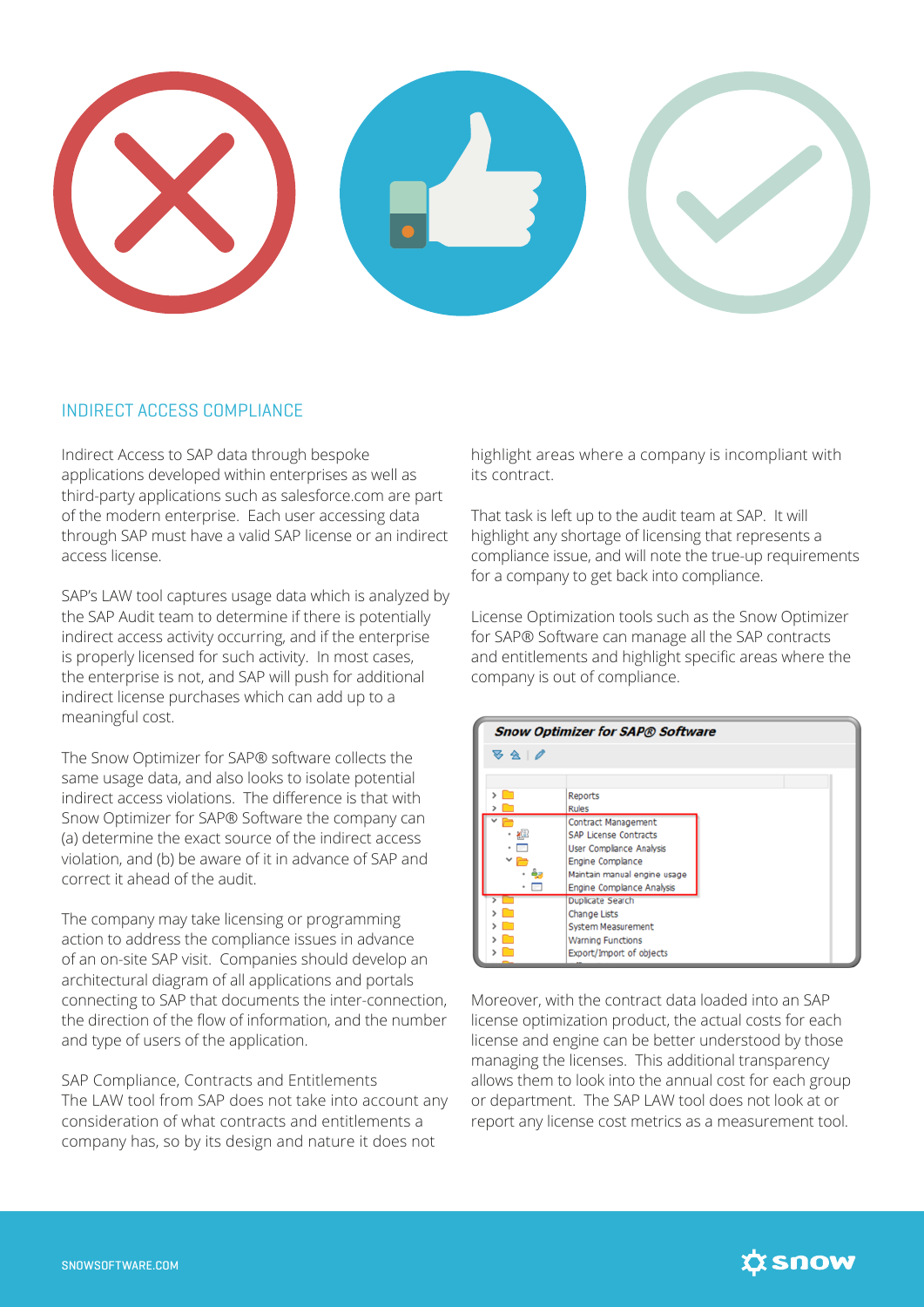

#### **CONCLUSION**

There are fundamental and stark differences between a vendor audit tool such as the License Administration Workbench tool from SAP and SAP Software Asset Management/License Optimization solutions such as the Snow Optimizer for SAP® Software. Trying to compare the two really is like comparing apples to oranges.

Key decision makers charged with gaining control over a company's IT spending should take note of this distinction when they are assured that "all is under control with the SAP deployment, as they have the LAW tool". The LAW tool is provided by SAP and is intended to collect and provide mandatory audit data back to SAP.

Using LAW or providing SAP access to your systems to gather the LAW data is mandated in almost all SAP license contracts. It is not a proactive optimization solution that provides company management with transparency, insights and cost reduction analysis.

Using advanced Software License Optimization (SLO) solutions such as the Snow Optimizer for SAP® Software, preferably several months in advance of an SAP audit, can provide a much more comprehensive understanding of actual SAP software requirements, costs and costsavings through transparency and analysis.

\*SAP and other SAP products and services mentioned herein as well as their respective logos are trademarks or registered trademarks of SAP SE (or an SAP affiliate company) in Germany and other countries.

Copyright ©2015 Snow Software AB, All Rights Reserved